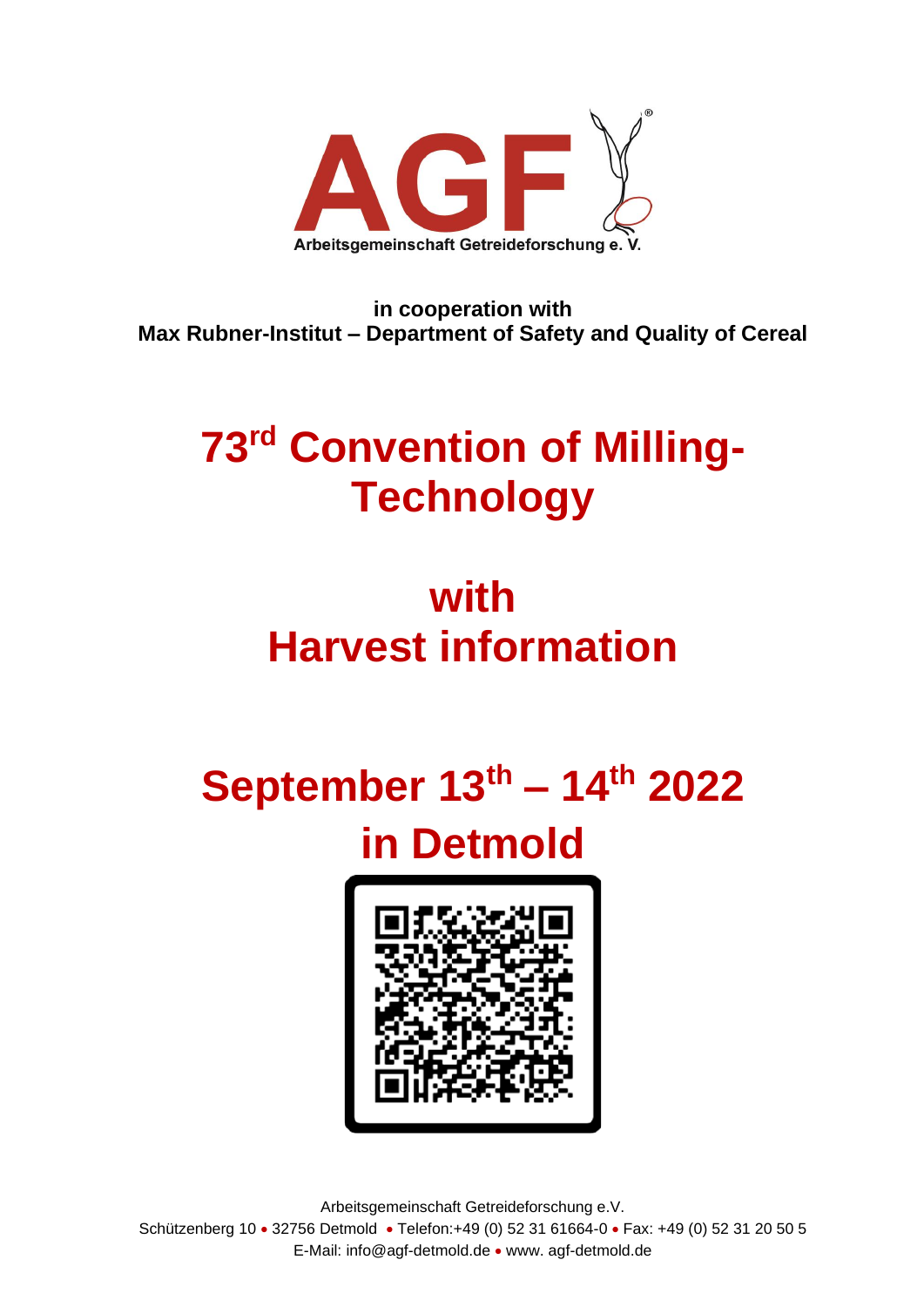**73 rd Convention of Milling-Technology with Harvest information 13. - 14.09.2022**

#### **Tuesday, September 13 th 2022**

**from 8 <sup>00</sup> h Registration**

#### **Harvest information**

#### **Management:Dirk Wilke**, Münster

- $8^{30} h$ **Opening remarks by Dirk Wilke, Münster**
- $8^{45}$  h **Lorenz Hartl, Freising** Wheat and rye quality 2022 - results of field trials
- 09<sup>15</sup>h **Günter Unbehend und Jens Begemann**, Detmold Wheat and rye quality 2022. First experiences of mill and trade samples
- 09<sup>45</sup> h **Alexandra Hüsken**, Detmold The grain harvest 2022: quantities and qualities
- 10<sup>15</sup> h **Christine Schwake-Anduschus** and **Dorothea Link**, Detmold Occurrence of mycotoxins in wheat and rye samples of the 2022 crop

#### **10<sup>45</sup> h Communication break**

11<sup>15</sup> h **Dirk Rentel**, Hannover Presentation of new varieties in wheat and rye 2022

#### 11<sup>45</sup> h **N.N.**, current grain situation worldwide

#### 12<sup>15</sup> h **Panel discussion:** Assessment of the harvest 2022 through practice and harvesting with the speakers of this year's harvest meeting

#### $12^{45} h$ **Conclusion words**

#### **Lunch break**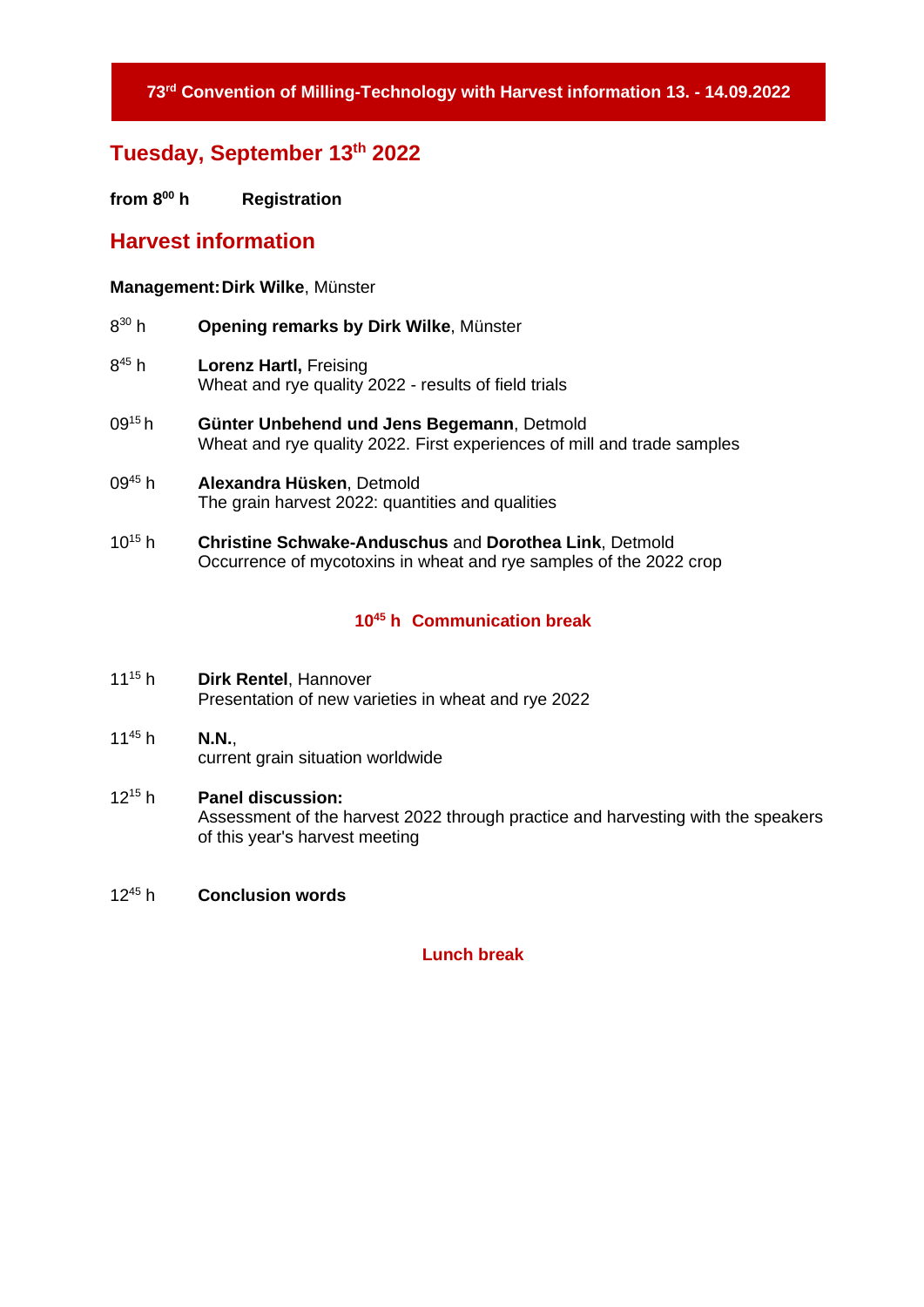#### **73 rd Convention of Milling-Technology with Harvest information 13. - 14.09.2022**

#### **73 nd Convention of Milling-Technology**

| $14^{00}$ h | <b>Opening remarks</b> by Vice-President of the Association of Cereal Research |
|-------------|--------------------------------------------------------------------------------|
|             | (AGF) e.V., Michael Borgstedt, Bielefeld                                       |

14<sup>15</sup> h **Wolfram Lehmann**, Hof Work-Life-Unity

### **1. Technology**

| $14^{45}$ h | 1.1. Maro Bauer, Martinsried<br>From silo to bag - bagging systems for milling products                    |
|-------------|------------------------------------------------------------------------------------------------------------|
| $15^{15}$ h | 1.2. Dietmar Heinemann, Uzwil (Swiss)<br>Solutions around the Roller Mill                                  |
| $15^{45}$ h | 1.3. Andre Reinecke, Uzwil (Swiss)<br>New Generation of Weighing and Dosing Systems                        |
|             | $16^{15}$<br><b>Communication break</b>                                                                    |
| $16^{45}$ h | 1.4. Mathias Mayser, Duisburg<br>Development of a mini-baking trial for wheat-based and gluten-free doughs |

#### **2. Research**

| $17^{15}$ h | 2.1. Lilit Ispiryan, Cork (Ireland)<br>FODMAPs in cereals, pseudo cereals and legumes: A systematic approach<br>for the development of functional low FODMAP products                                               |
|-------------|---------------------------------------------------------------------------------------------------------------------------------------------------------------------------------------------------------------------|
| $17^{15}h$  | <b>Exhibitors Forum</b><br>Short presentations from selected exhibitors. This Forum gives the<br>opportunity to exhibitors to introduce their latest news and innovation to the<br>audience within a short summary. |
| afterwards  | <b>Evening Programm</b>                                                                                                                                                                                             |

#### **Wednesday, September 14 th 2022**

#### **2. Research (continuation)**

- 08<sup>30</sup> h 2.2. **Christine Schwake-Anduschus** and **Dorothea Link,** Detmold Limit values for ergot alkaloids
- 09<sup>00</sup> h 2.3. **Jens Begemann**, Detmold Effect of Water Content on evaluation of Wheat Quality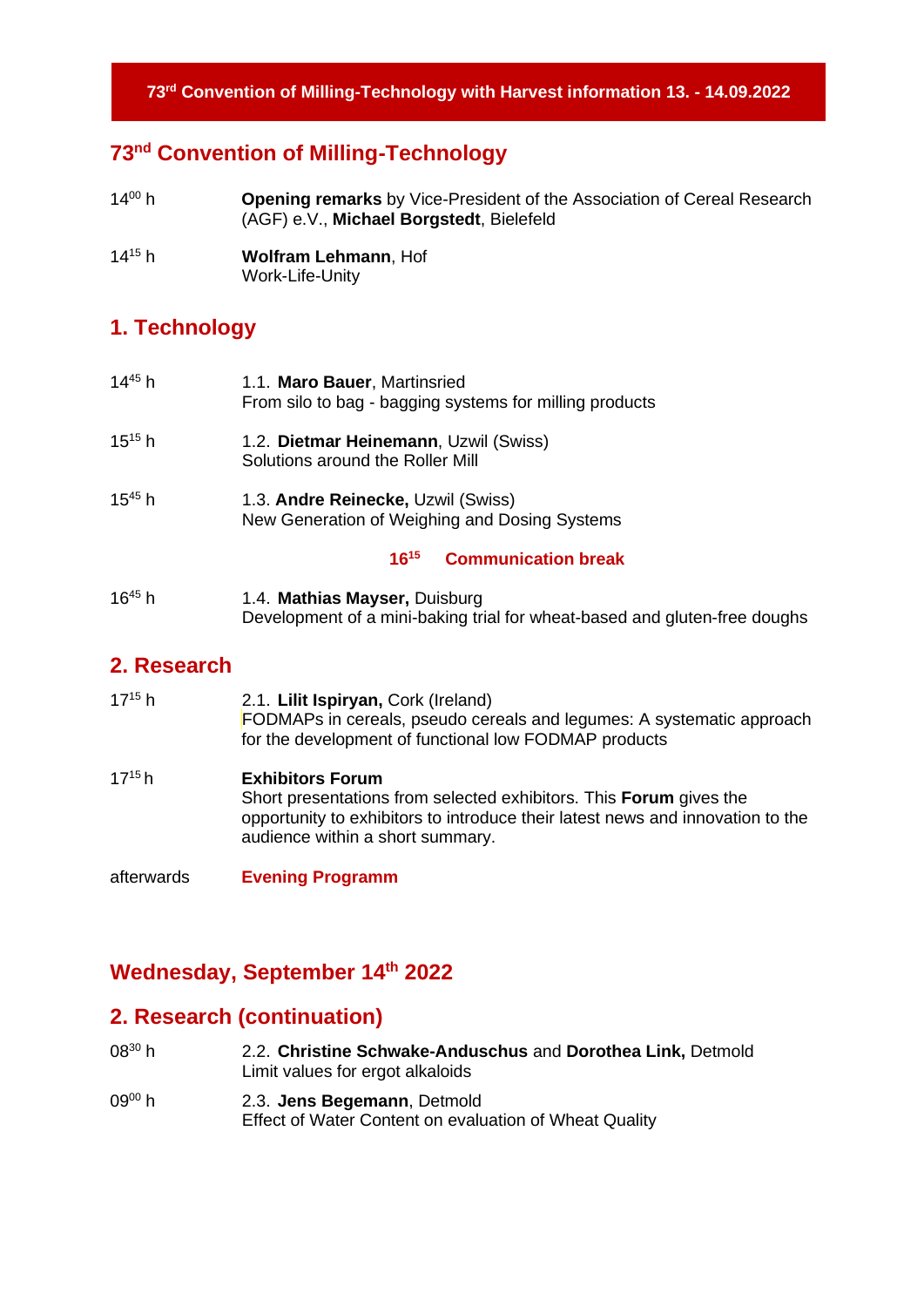### **3. Nutrition**

| $09^{30}$ h | 3.1. Sören Rossmann, Bad Zwischenahn                                                                                                                          |  |
|-------------|---------------------------------------------------------------------------------------------------------------------------------------------------------------|--|
|             | Soy beans made in Germany – Local protein sourcing for plant based meat                                                                                       |  |
|             | 10 <sup>00</sup> Kommunikationspause                                                                                                                          |  |
| $10^{30}$ h | 3.2. Markus Löns, Duisburg<br>Analytical characterization and lab-scale processing of gluten-free raw<br>materials                                            |  |
| $11^{00}$ h | 3.3. Remy Kriech, Uzwil (Schweiz)<br>Alternative Protein – tackling the shifting market demands for the milling<br>industry                                   |  |
| $11^{30} h$ | 3.4. Rubina Rumler, Wien (Österreich)<br>Sorghum and its potential for the Western cereal industry                                                            |  |
| $12^{00}$ h | 3.5. Caroline Nichols, München<br>Oats. Simply great. - An introduction into the new way of cooking with oats.<br>With porridge-entrepreneur Caroline Nichols |  |
|             | <b>Lunch break</b><br>$12^{30}$                                                                                                                               |  |
| $13^{30}$ h | 3.6. Susanne Jorre, Köln<br><b>Options for Environmental Assessment of Products</b>                                                                           |  |
|             |                                                                                                                                                               |  |

#### **4. Education**

- $14^{00}$  h <sup>00</sup> h 4.1. **Petra Sträter** and **Anne-Kristin Barth**, Stuttgart und Berlin Human resources - education, training, career changer  $14^{30} h$
- 4.2. Deutsche Müllerschule, Braunschweig Presentation of a current project work

**Closing remarks** by the Chairman of the Milling-Experts Group **Dr. Thomas Rolle**, Grünhainichen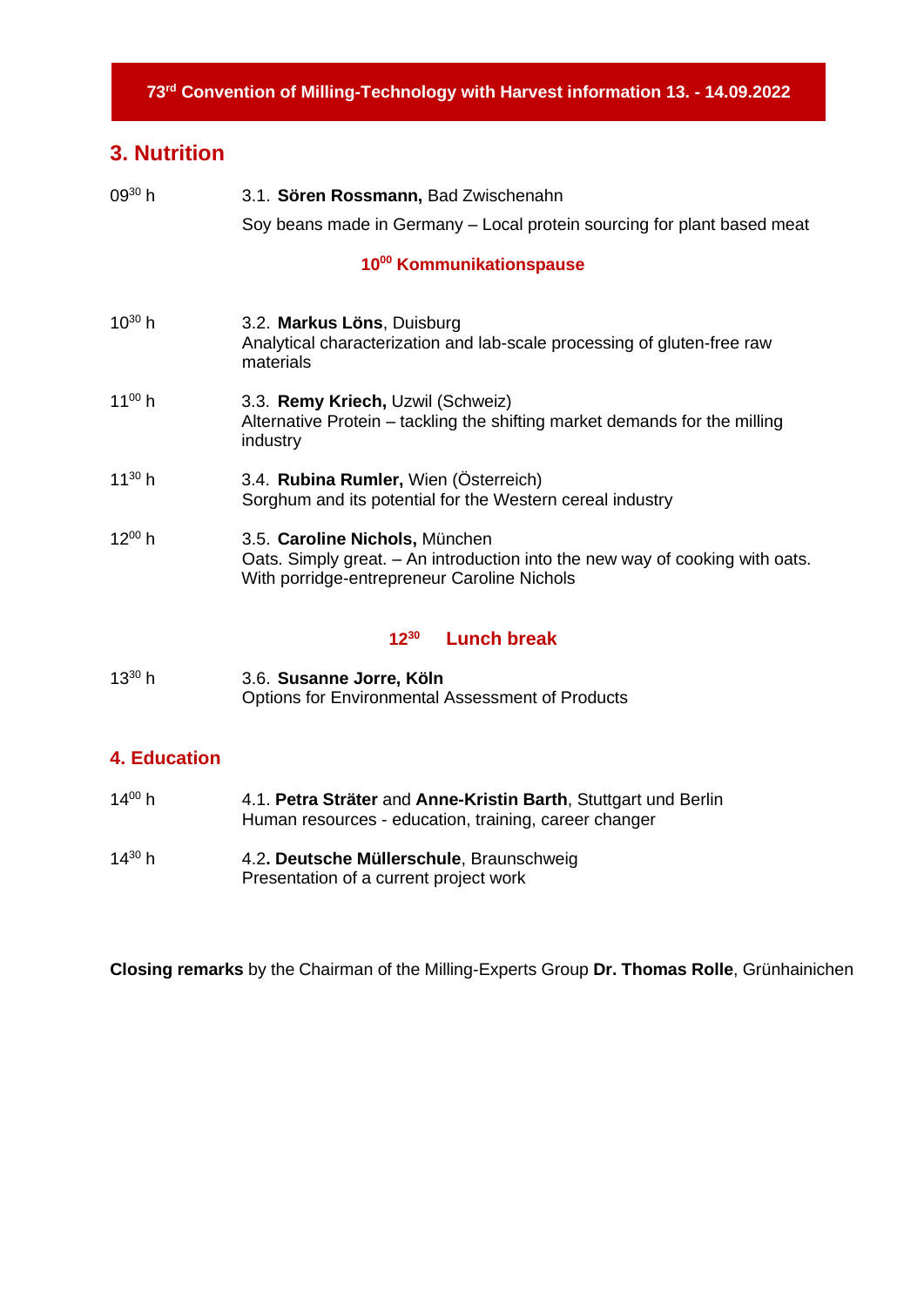### **Evening Program**

#### **Monday, 12 th September 2022**

 $18^{00}$  h Welcome Evening at the Convention Hall, Detmold, Schuetzenberg 10

#### **Tuesday, 13 th September 2022**

18<sup>00</sup> h **"Foodpairing – Beer & Bread"** with the **Privat-Brewery Strate Detmold**  and the **Backery H. Biere" on Schuetzenberg**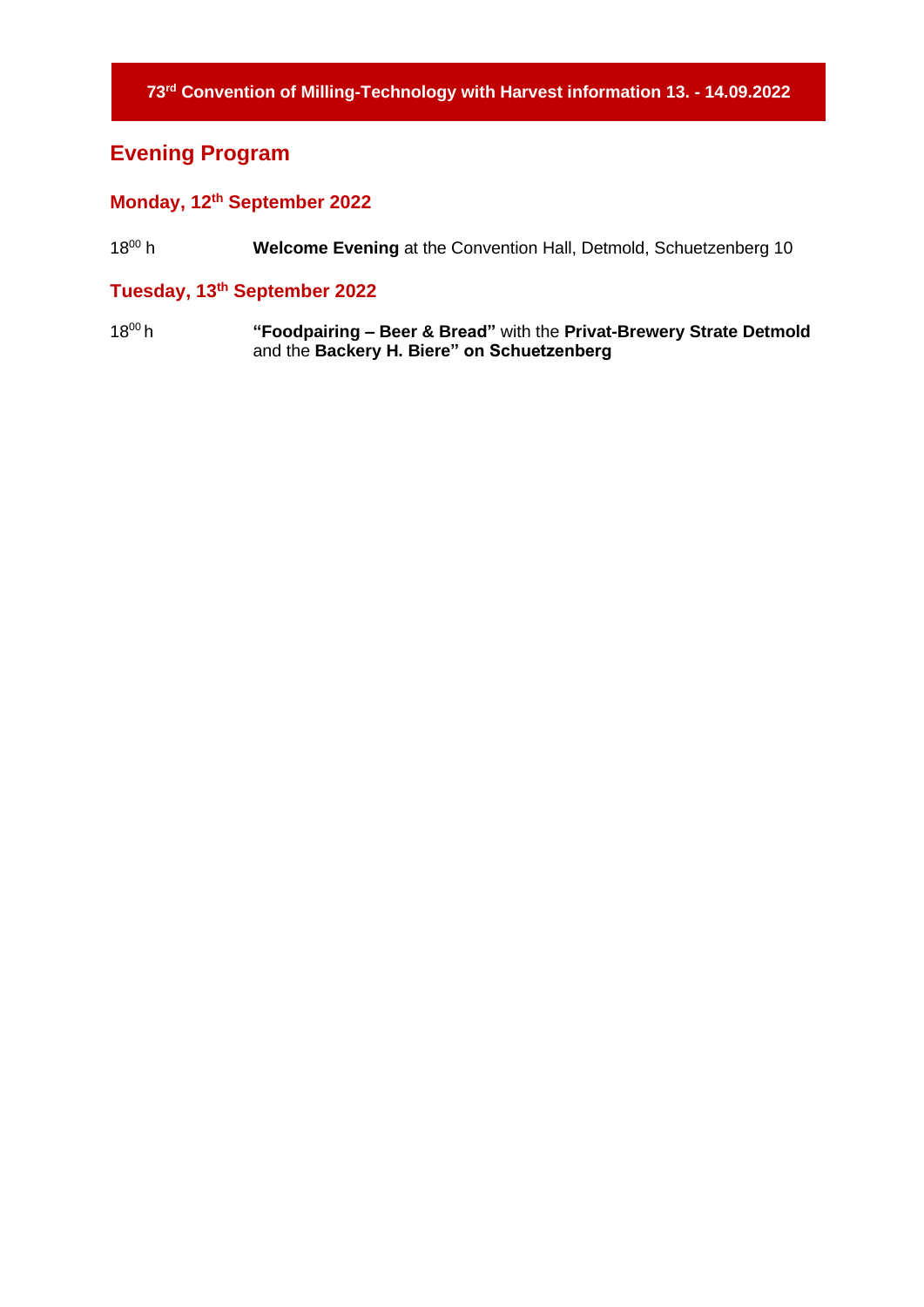#### **Workshops (only in German language)**

#### **Workshops**

#### **Workshops 13.09.-14.09.2022**

- a. 8:30 bis 9:15 Uhr **Vorabcheck Besatz**
	- Gesetzliche Vorschriften zur Besatzbestimmung
	- Bestimmung der Besatzfraktionen
- b. 10:00 bis 10:45 Uhr **Beurteilung der Backfähigkeit von Weizen und Weizenmehl**
	- Voraussetzungen für die Backfähigkeit
	- Methodenübersicht (Analytik/ Rheologie)
		- ❖ Feuchtklebergehalt
		- ❖ Sedimentationswert
		- ❖ Fallzahl
		- ❖ Farinogramm
		- ❖ Extensogramm
- c. 12:00 bis 12:45 Uhr **Möglichkeiten der Feuchtigkeits- und Proteinbestimmung bei Getreide und Getreidemahlerzeugnissen** 
	- Methodenübersicht (Brabender MT, Memmert TS, Kjeldahl, Dumas, NIR/NIT)
	- Informationen zum Netzwerk
	- Vor- und Nachteile Standardanalytik/Schnellmethoden
	- Möglichkeiten der Qualitätskontrolle von Schnellmethoden

#### **Maximal 5 Teilnehmer je Workshop, Anmeldung erforderlich!**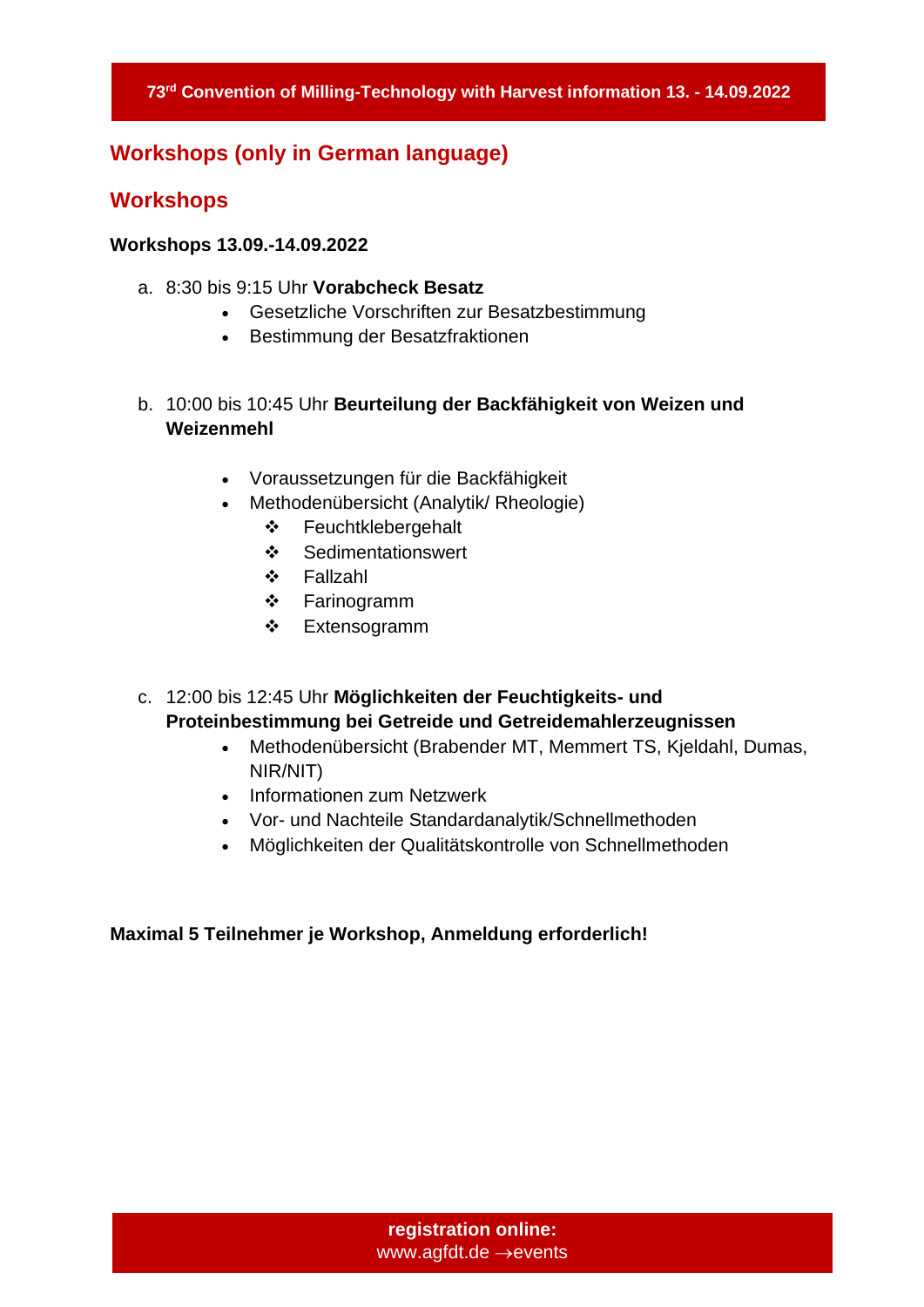#### **Shuttle-Service (Residenz-Taxi, Tel. +49 5231/27747)**

| Detmold - Altenbeken Bahnhof            | 50,00 €  |
|-----------------------------------------|----------|
| Detmold - Bielefeld Bahnhof             | 60,00€   |
| Detmold - Flughafen Paderborn-Lippstadt | 90,00 €  |
| Detmold - Flughafen Hannover            | 198,00 € |
| Detmold - Flughafen Düsseldorf          | 345,00 € |
| Detmold - Flughafen Frankfurt a.M.      | 480,00 € |
|                                         |          |

#### **Conditions of Participation**

Prior registration is required. From **non-members** of the Association of Cereal Research e.V. except by members of **state institutions, exhibitors** (2 people per booth) and by **speakers** - a participation fee is charged by **€ 620,00** per participant for the conference. **Members of the Association of Cereal Research e.V. and members of state institutions** pay a standard daily rate of **€ 120,00** per person. This conference package includes the congress material (conference brochure, list of participants, etc.) and the event program (reception on monday, lunches, communication breaks and the evening event on tuesday evening). Please keep in mind that we have to demand an additional fee of  $\epsilon$  30,00 for credit card payments.

#### **Exhibition**

During the conference there will be a machine and equipment exhibition in the "Haus des Brotes" (Exhibition hall) with the participation of renowned companies participate from home and abroad who present their innovations and product improvements. Visiting the exhibition is in conjunction possible by visiting the conference.

#### **Data protection**

The participant agrees with the registration with the storage of his / her personal data for the purposes of the seminar or course and exam processing.

The organizer may post photos of the event, please inform the photographers on a case-by-case basis if you disagree.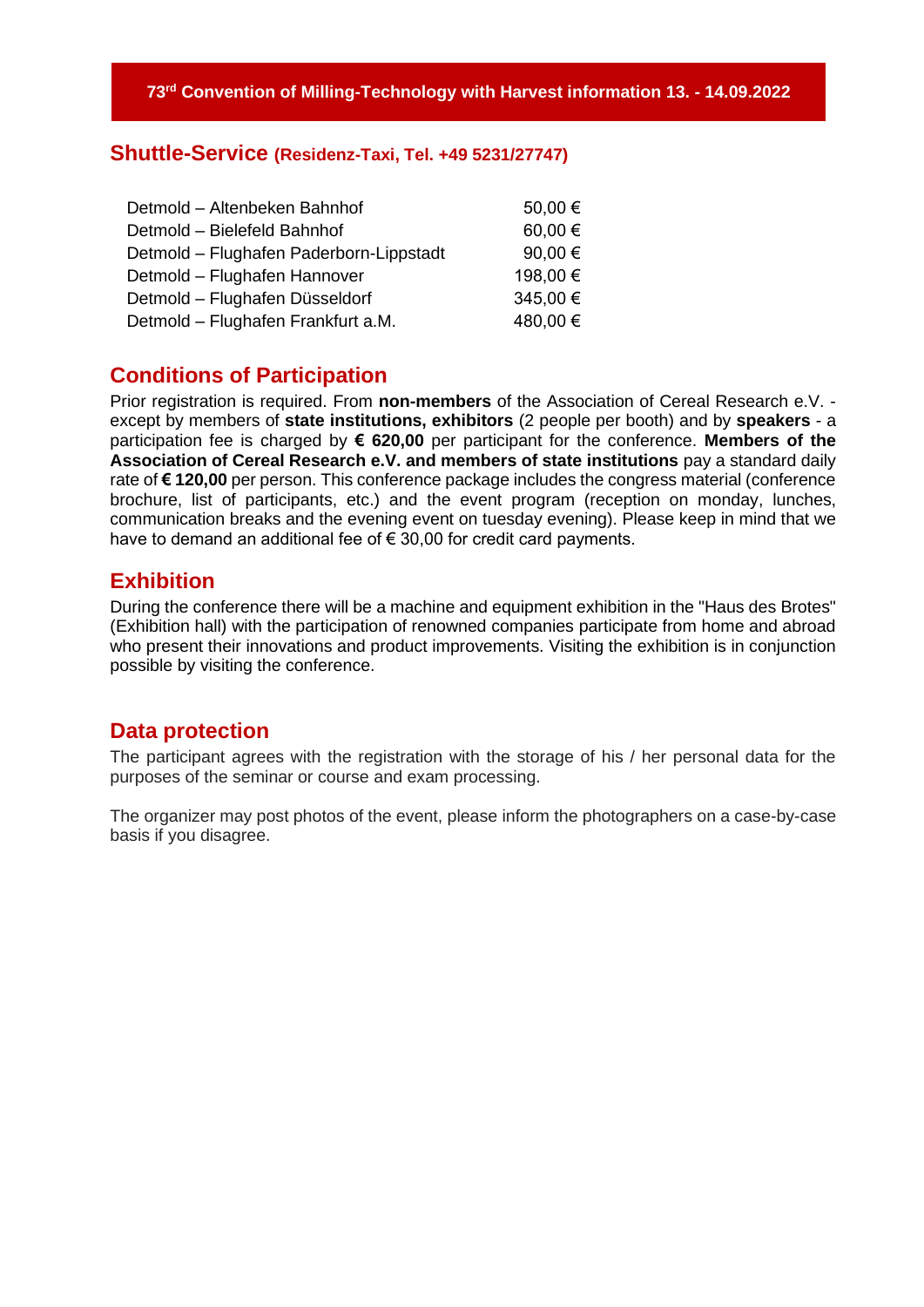#### **73 rd Convention of Milling-Technology with Harvest information 13. - 14.09.2022**

#### **Hotelreservierungen**

Bei den folgenden Detmolder Hotels können bei Bedarf Reservierungen **direkt** unter dem Stichwort "Arbeitsgemeinschaft Getreideforschung" vorgenommen werden:

#### **Kategorie 85 € bis 105 €**

Hotel **Detmolder Hof**, Lange Straße 19, 32756 Detmold, Tel.: 05231 980990, E-Mail: info@detmolder-hof.de

**Elisabeth Hotel,** Elisabethstraße 5-7, 32756 Detmold, Tel.: 05231 948820, E-Mail: info@elisabethhotel-detmold.de

Hotel **Lippischer Hof**, Willi-Brandt-Platz 1, 32756 Detmold, Tel.: 05231 936-0, E-Mail: info@lippischerhof-detmold.de

Hotel **H & S Residenz**, Paulinenstraße 19, 32756 Detmold, Tel.: 05231 937-0, E-Mail: info.detmold@hs-hotels.de

**Wertschätzer Hotel,** Krumme Straße 36, 32756 Detmold, Tel.: 05231 9106136, E-Mail: info@wrtschtzr.de

#### **Kategorie 55 € bis 70 €**

**Altstadt Hotel, Exterstraße 5**, 32756 Detmold, Tel. 05231-96205-0, E-Mail: info@altstadthotel-detmold.de